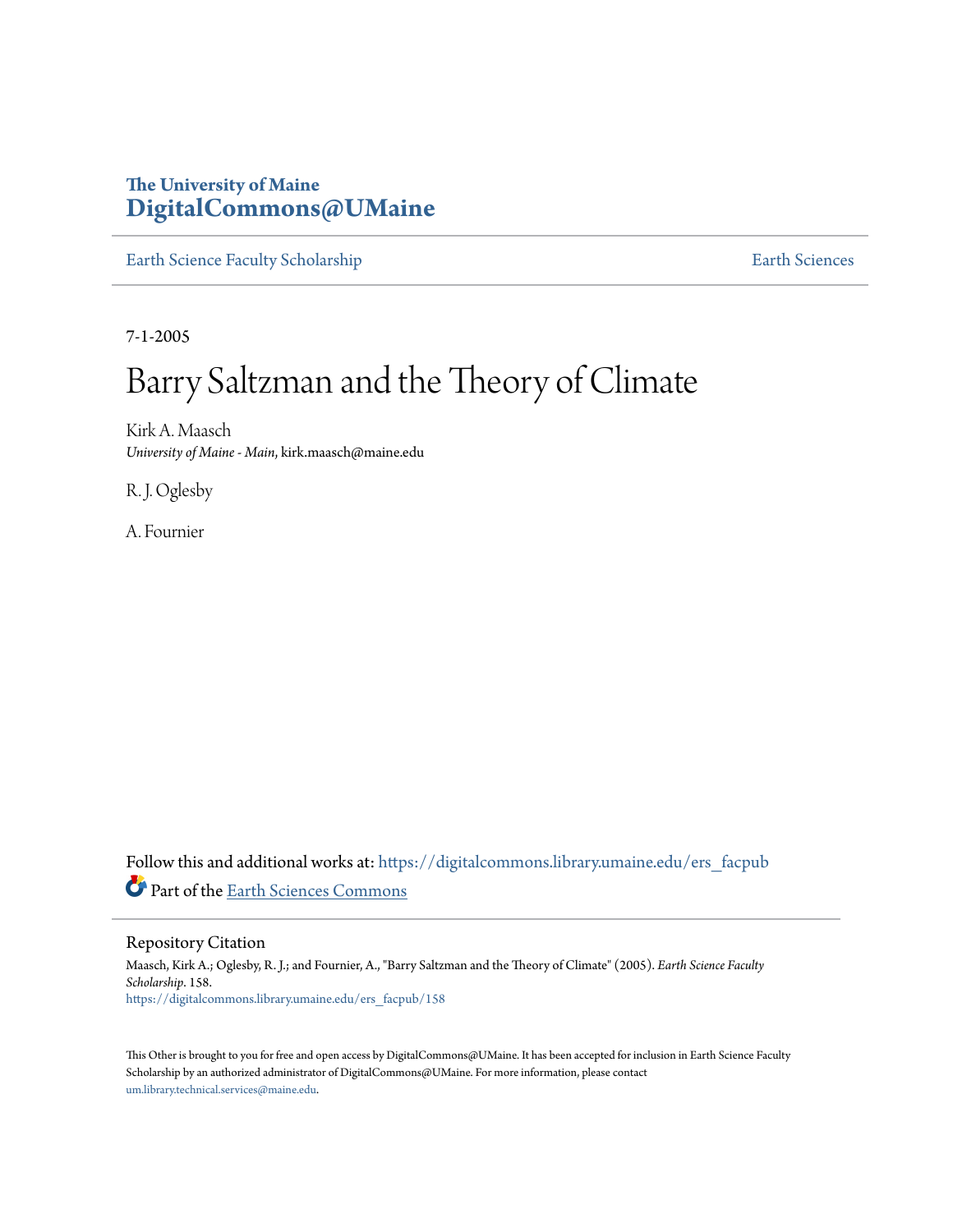# **Barry Saltzman and the Theory of Climate**

K. A. MAASCH

*Climate Change Institute, and Department of Earth Sciences, University of Maine, Orono, Maine*

# R. J. OGLESBY

*NASA MSFC/NSSTC, Huntsville, Alabama*

#### A. FOURNIER

#### *NCAR/ASP/GTP, Boulder, Colorado*

(Manuscript received 21 April 2004, in final form 22 November 2004)

#### ABSTRACT

Barry Saltzman was a giant in the fields of meteorology and climate science. A leading figure in the study of weather and climate for over 40 yr, he has frequently been referred to as the "father of modern climate theory." Ahead of his time in many ways, Saltzman made significant contributions to our understanding of the general circulation and spectral energetics budget of the atmosphere, as well as climate change across a wide spectrum of time scales. In his endeavor to develop a unified theory of how the climate system works, he played a role in the development of energy balance models, statistical dynamical models, and paleoclimate dynamical models. He was a pioneer in developing meteorologically motivated dynamical systems, including the progenitor of Lorenz's famous chaos model. In applying his own dynamical-systems approach to long-term climate change, he recognized the potential for using atmospheric general circulation models in a complimentary way. In 1998, he was awarded the Carl-Gustaf Rossby medal, the highest honor of the American Meteorological Society "for his life-long contributions to the study of the global circulation and the evolution of the earth's climate." In this paper, the authors summarize and place into perspective some of the most significant contributions that Barry Saltzman made during his long and distinguished career. This short review also serves as an introduction to the papers in this special issue of the *Journal of Climate* dedicated to Barry's memory.

#### **1. Introduction**

Professor Barry Saltzman began his academic career at the highly prestigious Bronx High School of Science, from which he graduated in 1949. He then attended the City College (of New York) where he earned a B.S. in physics in 1952. Barry did his graduate work at the Massachusetts Institute of Technology (MIT), where he obtained an S.M. in meteorology in 1954 and a Ph.D., also in meteorology, in 1957, the latter under the guidance of Professor Victor Starr. As a graduate student, and later a research scientist, Saltzman quickly established an excellent reputation while participating in the

General Circulation Project at MIT. This project, initiated by Starr in 1948 and funded by the U.S. Air Force through the late 1950s, set out to collect, archive, and analyze upper-air data on a global scale. From these data, general circulation statistics were generated and used by the MIT scientists to develop a more complete theory of how the atmosphere works.

Victor Starr served not only as a mentor to Barry Saltzman, but also as a role model for how to become a complete scholar. Barry's inherent interest in history was further stimulated and encouraged by the example set by the well-rounded Starr. Later Saltzman's own students would greatly benefit from this early influence on Barry's career. Saltzman was also significantly influenced by other participants of the General Circulation Project including Edward Lorenz and Robert White.

The MIT General Circulation Project sparked the development of the complex computer models used for

*Corresponding author address:* Dr. Kirk A. Maasch, Climate Change Institute, University of Maine, 5790 BGSC, Orono, ME 04469-5790.

E-mail: kirk.maasch@maine.edu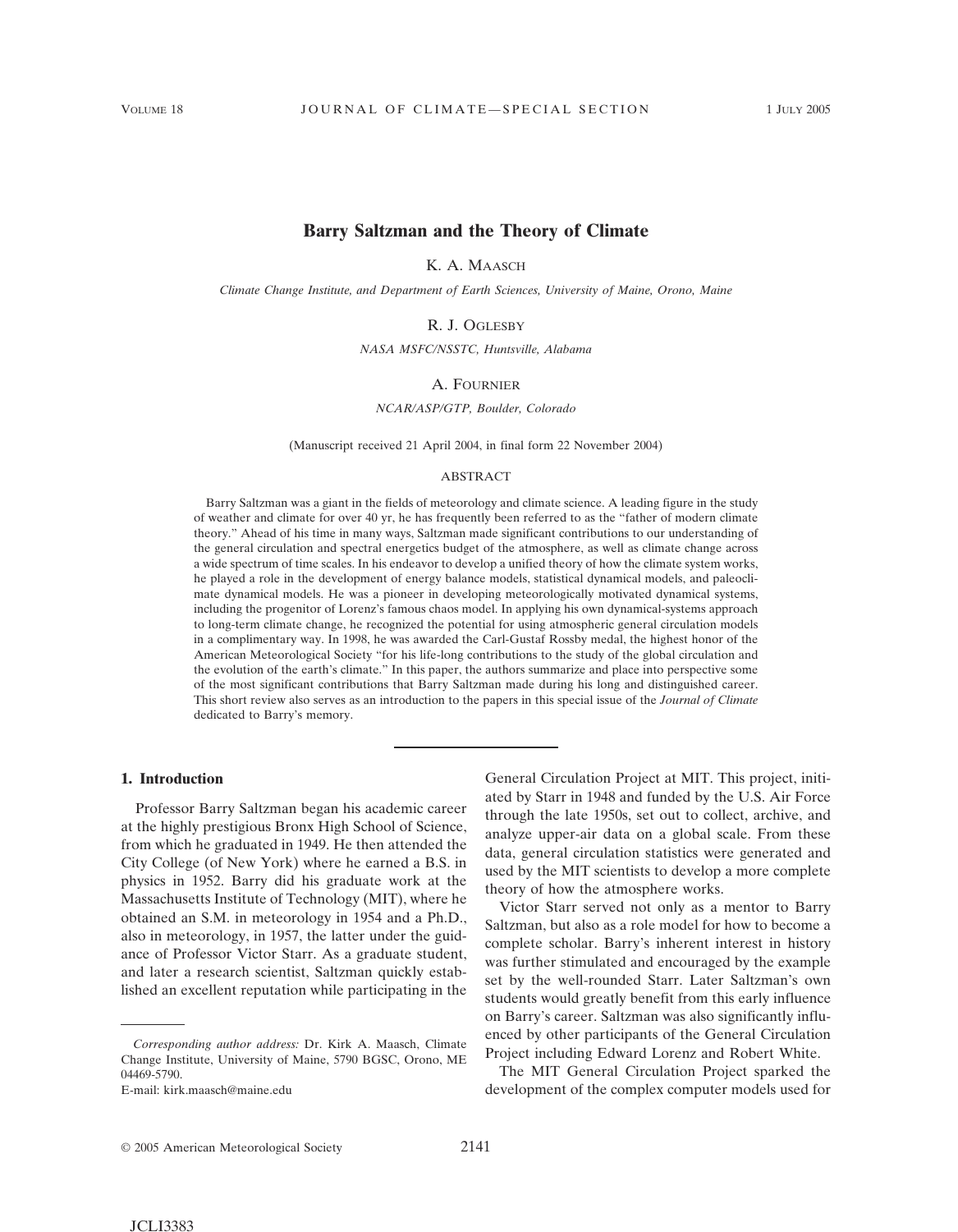nearly all climate and weather prediction studies today (Phillips 1956). During these early days of his career, Saltzman was also a pioneer in the use of computers in the geosciences as well as in the use of spectral analysis in the study of atmospheric phenomena. He was the first to rigorously use atmospheric energetics as a key tool in understanding how the atmosphere works. His methods for doing this are still widely used today.

In 1961 after very productive years at MIT, Saltzman took a job at the Travelers Research Center in Hartford, Connecticut, a move prompted by Robert White. The position at Travelers afforded Saltzman the opportunity to continue fundamental research on the atmosphere. During his seven years at Travelers, he cemented his reputation as an outstanding atmospheric scientist and climate theoretician. Along the way, his work shifted toward developing a quantitative theory that would account for the observed climatic state.

In 1967 the Department of Geology and Geophysics at Yale University decided that it would be a good idea to hire a meteorology/climatology faculty member. Karl Turekian, who had known Bob White for many years, asked him for his opinion on a good candidate for the job. With no hesitation he said that Barry Saltzman would be a perfect fit. Shortly thereafter George Veronis, who happened to attend a scientific meeting that Saltzman also attended, invited Barry to give a talk at Yale. Subsequently, Saltzman accepted a position and moved to Yale in 1968, where he served as Professor of Geophysics for the rest of his life. Barry made the move back into the academic world because he felt an obligation to train students in addition to doing research.

While at Yale, Saltzman's interests shifted once again, now into the realm of climate change and the development of a theory of the ice ages. Beginning in the late 1970s, Saltzman pioneered the development of low-order dynamical system models as a tool for understanding the processes by which climate changes on century to millennial (and longer) time scales. His pursuit of a theory of climate change involved a hierarchy of models that subsequently resulted in Saltzman becoming a leader in the use of complex GCMs of climate in understanding how climate change occurs; these were the very models he helped develop during his early years at MIT.

While it is difficult to quantify the contribution of any given scientist, one commonly accepted indicator is the number of times his or her publications are cited. The available citation data for Saltzman are shown in Fig. 1. His publications have been cited an average of 20 times each, with early and enduring influence; for example, Saltzman and Vernekar (1972) was cited 32 times between 1974 and 2000, of which only 7 citations were by either of the cited authors.

#### **2. Meteorology**

# *a. Turbulent energetic models of "semipermanent" patterns*

In his Ph.D. thesis and early publications (Saltzman 1957 to 1970), Saltzman introduced to the meteorological community the use of spatial Fourier analysis to quantify nonlinear dynamical interactions between zonal scales. This seminal work created a bridge to meteorology from the contemporary theory of turbulence that relied on Fourier analysis, as described, for example, by Batchelor (1953), Fjørtoft (1953), Kolmogorov (1941b,a), and others. Saltzman generalized the famous Reynolds (1894) decomposition of an arbitrary spatial field  $u(x)$  into its domain mean  $\overline{u}$  and deviation  $u^*(x) \equiv u(x) - \overline{u}$ , to derive a more detailed wavenumber ( $m = 0, \pm 1, \pm 2, \ldots$ ) decomposition:  $\overline{u} = \hat{u}_0, u^*(x)$  $=\sum_{m\neq0} \hat{u}_m e^{2\pi imx}$ . Whereas previous authors (e.g., Lorenz 1955) had used the  $(\overline{u}, u^*)$  decomposition to analyze interactions between the *global scale*  $\ell_1 \equiv 2\pi a$ cos  $\varphi$  (where *a* is the earth radius and  $\varphi$  is latitude) and the *collection* of all smaller scales, Saltzman's "wavenumber energetics" provided detailed interactions among *each individual* scale, defined by wavelengths  $\ell_m$  $\equiv \ell_1 / |m|(m \neq 0).$ 

Saltzman (1957, 1959) was one of the first to connect the recent observation that atmospheric eddies *u*\* collectively transfer their kinetic energy to the mean flow  $\overline{u}$  with the result from turbulence theory that modes  $\hat{u}_m$ can transfer energy to *lower* as well as to higher wavenumbers. Thus, he suggested a physical mechanism for maintaining the "semipermanent centers," that is, localized quasi-stationary pressure patterns. Notably, the energetics of semipermanent centers was eventually further pursued by Hansen and Chen (1982), Hansen and Sutera (1984), and Tanaka (1991), and with further generalization from Fourier to wavelet methods by Fournier (1995, 2003, 2005) and Hasegawa and Tanaka (2002). Fournier approximately spatially localizes wavenumber bands around points  $x_{j,k} \equiv 2^{-j}k$ , using the orthogonal wavelet expansion

$$
\sum_{|m|=2^j}^{2^{j+1}-1} \hat{u}_m e^{2\pi imx} \approx 2^{j/2} \sum_{k=0}^{2^j-1} \tilde{u}_{j,k} W(2^j x - k).
$$

Saltzman's atmospheric energetics was applied and generalized by numerous investigators for a wide range of atmospheric phenomena, many of which are collected in the textbook by Wiin-Nielsen and Chen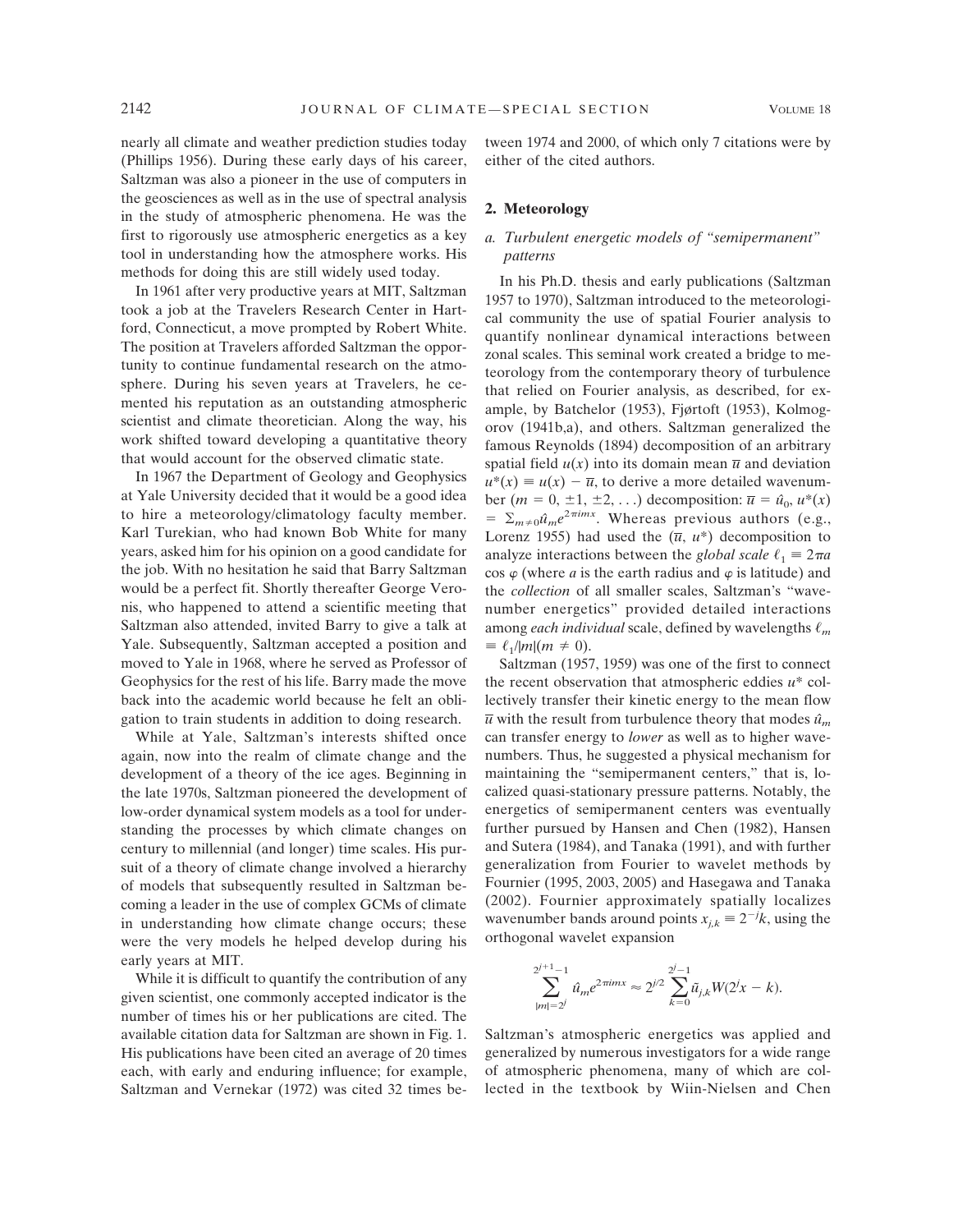

FIG. 1. Number of citations (abscissa, log scale) for Saltzman publications (ordinate) as counted by the Institute for Scientific Information (ISI) Web of Science Cited Reference Search on 31 Aug 2004. Lighter gray indicates primary authorship.

(1993). For example, Steinberg et al. (1971) extended Saltzman's work by applying his available-potentialenergy Fourier spectral stock and transfer formulas to observational data and by generalizing his spectral kinetic-energy formulas to enstrophy. Furthermore, Kanamitsu et al. (1972; aided by B. Saltzman 1971, personal communication) generalized Saltzman's energetics formulation to zonally bounded open domains,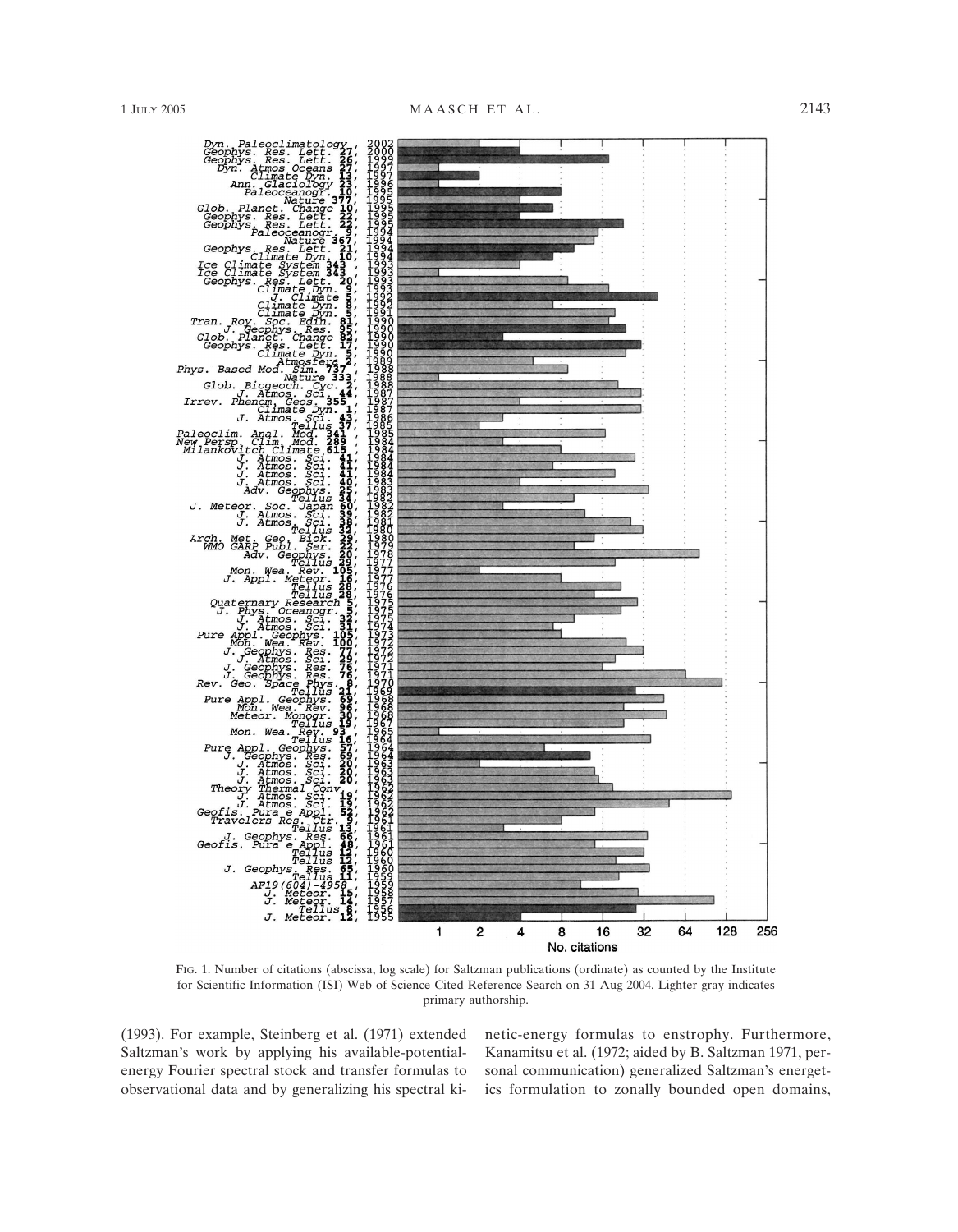while Baer (1972) generalized it from zonal Fourier wavenumbers *m* to spherical Laplace wavenumbers:  $\hat{u}_m(\varphi) = \sum_{n \ge |m|} \hat{u}_{m,n} P_{m,n}(\sin \varphi)$ . Boer (1994) generalized it to time-average and transient interactions:  $\hat{u}_{m,n}(t)$  =  $\langle \hat{u}_{m,n} \rangle$  +  $\hat{u}'_{m,n}(t)$ . Each generalization followed Saltzman's original thesis of using appropriate, rigorous decomposition of meteorological patterns to better understand their mutual interactions.

# *b. Discovery of low-order irregular, nonperiodic flow*

Saltzman (1962) is his most cited, and, on average, second-most frequently cited paper, after Saltzman (1970). In this historically pivotal work, Saltzman approximated the 2D Oberbeck (1879)–Boussinesq (1903) PDEs governing roll convection between two isothermal free surfaces, by a seventh-order system of ODEs in time. He again used the Fourier representation, in 2D wavevectors *m*, to approximate the fields of vertical streamfunction  $\psi(t, x)$  and deviation temperature  $\theta(t, \mathbf{x})$  by their complex-valued components  $\hat{\psi}_{m}(t)$ and  $\hat{\theta}_m(t)$ . Upon numerically integrating his ODE system, he discovered that for sufficiently supercritical Rayleigh numbers, four of the seven modes tended to zero, while the order-three subsystem  $\mathbf{X} = (\Re \hat{\psi}_{1,1}, \Im \hat{\theta}_{1,1}, \Re)$  $\Im \hat{\theta}_{0,2}$ ) underwent irregular, nonperiodic fluctuations. Around this time, his colleague Ed Lorenz ( Lorenz 1962) had found nonperiodic solutions of a similar quasi-meteorological ODE system of order 12, and "was anxious to use an even simpler system . . . to demonstrate exactly what was happening" (Lorenz 1993). Lorenz (1993) recalls that he had "tried to simplify the model . . . with no luck" and so he was "indebted to Dr. Barry Saltzman for bringing to his attention the existence of nonperiodic solutions of the convection equations" (Lorenz 1963). Indeed, with Saltzman providing such a low-order system ["whose existence Lorenz had begun to doubt" (Lorenz 1993)], Lorenz (1963) was able to perform a thorough analysis and obtain seminal results, including (i) what later would be widely known as a pitchfork and a subcritical Hopf bifurcation w.r.t. Rayleigh number, (ii) instability (in the sense of Lyapunov, which is what would later be called "chaos"), and (iii) the first rough sketch of the complicated branched manifold structure in 3D **X**-space ("an infinite complex of surfaces"), which would later be known as a "butterfly" or "strange attractor." One can hardly overstate the eventual and ongoing significance of these discoveries. Even the briefest review of the subsequent work of Lorenz, not to mention countless other investigators who started from these roots, is well beyond the present scope. However, we will see below how Saltzman would eventually return to low-order

nonperiodic systems like the one he discovered in 1962, in order to combine fundamental physical principles and an inductive process to construct explicit dynamical models of climate change.

# **3. Theory of climate**

Barry Saltzman was ever so careful in defining "climate," decomposing measures of the climate state into a steady equilibrium, or diagnostic component, and the transient departures from that equilibrium, or the prognostic (time dependent, predictive) component. He carefully accounted for all the potentially relevant physical processes (hypothesized by him or others) using explicit representations where possible and purely symbolic representations where sufficient detailed understanding was still lacking. This required extensive lists of symbols; when the Greek and Roman alphabets proved insufficient he was forced to use characters from the Hebrew alphabet! Only after all possible processes were represented would he attempt to reduce them to a more manageable number via scale analysis. Two works of his particularly capture the emphasis of this work—chapters in *Advances in Geophysics* (Saltzman 1978, 1983). His ultimate views on a comprehensive theory of climate are detailed in *Dynamical Paleoclimatology*, the book he completed only weeks before his death (Saltzman 2002).

#### *a. Equilibrium climate*

Saltzman's work on understanding equilibrium climate began during his graduate and postdoctoral days and continued throughout his career. Originally, his interests lay in distinguishing climatic phenomena from shorter-term weather, or meteorological, phenomena. He later turned to studies emphasizing climate on explicit monthly to seasonal climatic time scales.

#### 1) ENERGY BALANCE AND STATISTICAL DYNAMICAL CLIMATE MODELS

During the 1960s, Saltzman did important work aimed at developing parameterizations for energy balance models (EBMs). In the most notable of these (Saltzman 1967), he attempted to fully account for all processes responsible for determining the earth's surface temperature. Very quickly, however, he realized that EBMs were severely hampered in fully describing climate by a lack of dynamics, including the very crucial hydrologic cycle. This led him to introduce and develop a class of models called statistical dynamical models (SDMs), attempting to extend the EBMs to include parameterizations for zonal representations of dry at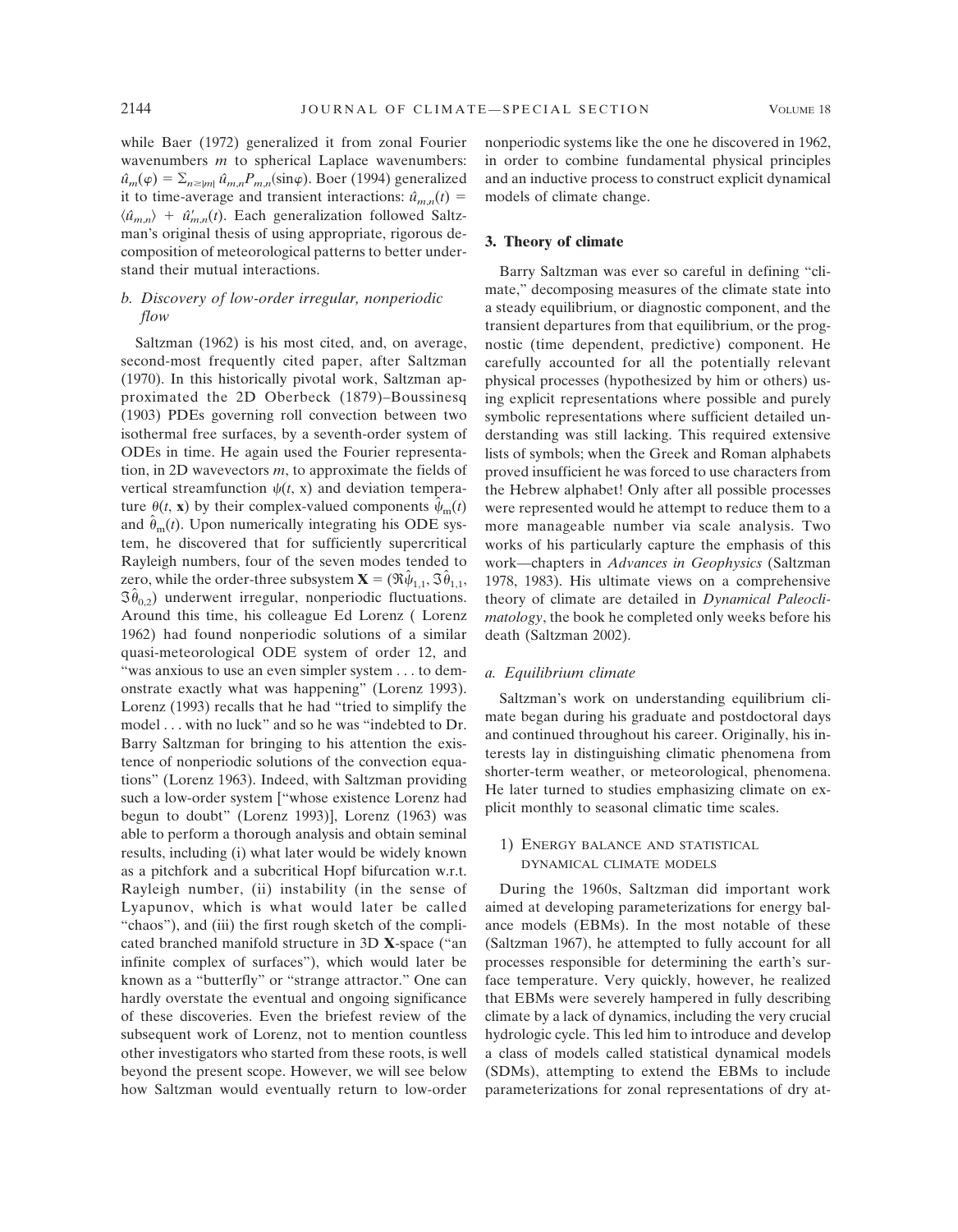mospheric dynamics and the hydrologic cycle. Saltzman considered the SDM to be a "true" climate model in that it solved for relevant quantities directly on monthly to seasonal time scales (as opposed to the widely used GCM, which actually solves for daily weather patterns that are subsequently aggregated to yield climate statistics in the same manner as done with daily weather observations). His seminal works in this regard are detailed in two papers written with Vernekar (Saltzman and Vernekar 1971a, 1972). Saltzman (1978) remains the definitive review of these models, though he continued to refine key parameterizations, notably those concerning the hydrologic cycle (e.g., Saltzman 1980).

Saltzman attempted to use his SDM to address problems of climate change (Saltzman and Vernekar 1971b), an important precursor to his later work on ice age oscillations. Much later, Oglesby and Saltzman (1990a) used the SDM to explore problems of pre-Pleistocene climate. In this latter study, the emphasis was on the role of subsurface temperatures, especially in the ocean (the " $T_d$  question" in Saltzman's parlance), a theme he expressed frequently throughout his career and that he helped further develop in some of his last work. At Saltzman's encouragement, Mann (1998) sought to parameterize stationary eddy (gyre scale) ocean heat fluxes in the context of a simplified, zonally averaged model of the ocean, in a manner analogous to that in which Saltzman (e.g., Saltzman 1967) had sought to parameterize atmospheric eddy flux contributions.

#### 2) GENERAL CIRCULATION MODELS

Most of Saltzman's GCM work (subsequent to early development for the MIT project) involved use of these models in hierarchal theories of climate change and paleoclimate and is discussed below. A few studies, however, were aimed more at the general theme of equilibrium climate. Hu et al. (2000), Saltzman's last published paper during his life, examined the radiative role of water vapor and the ability of the GCM to capture this, with implications for potential future climate change. This work is explored more fully in Hu et al. (2005). Finally, in a posthumous paper, Oglesby et al. (2005) used a GCM to explore climatic ramifications of subsurface ocean temperatures  $(T_d)$  using a mixed layer model developed by Stephens et al. (2005).

# *b. Climate change and paleoclimate*

Long-term climate changes occur on time scales ranging from millennia to millions of years. Saltzman broke the problem into three basic parts, for which different methods need be applied to construct a complete theory for how it all works (Saltzman 1990). On

tectonic time scales (10–100 Myr), the movement of continents and building of mountains has a profound influence on the global climate. Ice ages occur roughly every 200–300 Myr in coincidence with continental collision and subsequent uplift of mountains. On this ultralong time scale, Saltzman reasoned that the climate system would be in equilibrium with the very slow tectonic forcing.

In the early Cenozoic (mid-Eocene) period, the Earth was much warmer than at present. Gradual cooling over the last 50 million years led to what is commonly referred to as the late Cenozoic ice age. Prior to around 2.5 Ma, there was little Northern Hemisphere ice. Since then, it is evident that on earth-orbital time scales (20–100 kyr) the global climate oscillates between glacial and interglacial conditions. Between 2.5– 1.0 Ma glacial–interglacial cycles of around 40 kyr occurred. After about 900 ka, a near 100-kyr cycle came to dominate the paleoclimate record. Saltzman spent the better part of the second half of his career attempting to develop an explanation for the origin of the late Cenozoic ice age. He argued that any complete theory for the ice age must at a minimum account for the onset of glaciation, along with these transitions in the character of glacial–interglacial cycles.

On millennial time scales (1–10 kyr), rapid shifts in global climatic conditions during the last glacial– interglacial cycle occur on two characteristic time scales, roughly 1–3 and 5–10 kyr. On earth-orbital and millennial time scales, Saltzman reasoned that the climate system would not be in equilibrium and that feedbacks within the climate system could potentially give rise to a rich variety of behavior, including damped oscillations or even auto-oscillations.

Saltzman considered all of this information on climate change as his guide for constructing dynamicalsystems models for global climate change. These models, which are a closed set of equations governing the time-dependent variations of climate variables (i.e., global ice mass, atmospheric  $CO<sub>2</sub>$ , ocean circulation, etc.), represent his theory for climate change on geologic time scales ranging from thousands to millions of years.

#### 1) STATISTICAL DYNAMICAL MODELS

Saltzman's use of climate models for the purpose of developing a complete theory for ice ages started with SDMs. Along with Anandu Vernekar, he used the newly available Climate Long-Range Investigation Mapping and Prediction (CLIMAP) reconstruction (CLIMAP 1976) of last glacial maximum (LGM) boundary conditions to obtain the SDM solution for zonally averaged climate at 18 ka (Saltzman and Ver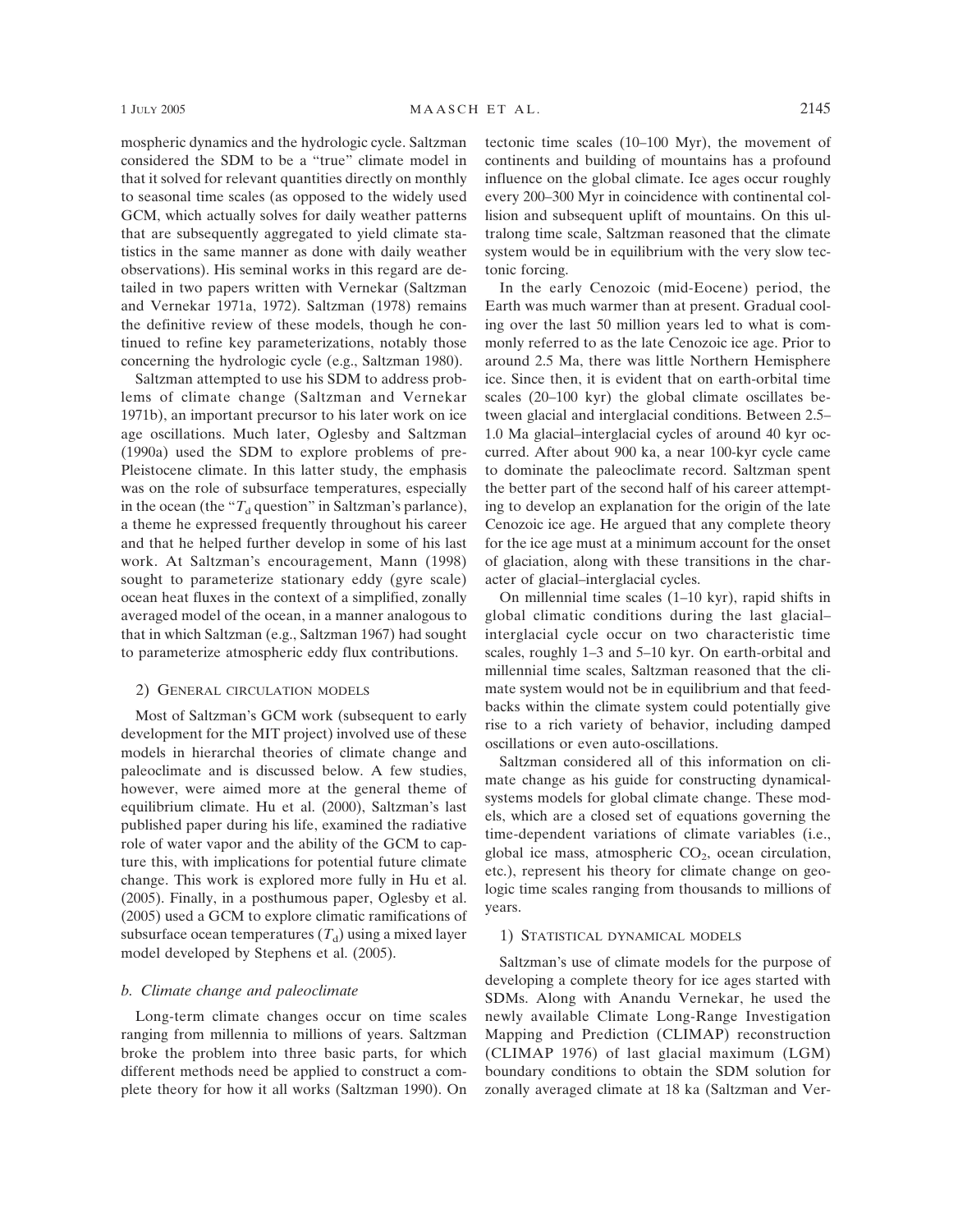nekar 1975). It was also around this time that GCMs were first used to try to simulate climate conditions at the LGM (e.g, Gates 1976; Manabe and Hahn 1977). These model experiments, however, only provided an equilibrium "snapshot" of what climate conditions may have been like during the LGM. What Saltzman was really after was the time-dependent behavior of the climate system. Clearly recognizing that GCMs could not feasibly be used as a prognostic tool for the purpose of long-term climate change, he turned to developing his own nonequilibrium, time-dependent models.

Feedbacks between sea ice extent, ocean temperature, and  $CO<sub>2</sub>$  were explored by developing a timedependent SDM of climate change (Saltzman 1978; Saltzman and Moritz 1980; Saltzman 1982). This model describes the fundamental dynamic energy exchanges between the ocean, atmosphere, and sea ice. Its prognostic state variables are bulk ocean temperature and sea ice extent. Variations in both prognostic variables are determined by heat fluxes. The ocean can gain or lose heat (and hence change temperature) through the sea ice, at the sea ice margin, and across the ocean–air interface. The extent of sea ice varies solely as a function of the freezing (melting) at its margin, envisioned as a flux of latent heat to (from) the ocean.

Within the range of plausible solar variability and greenhouse forcing, Saltzman's model predicted the possibility of 1–2-kyr oscillations. The now well-known millennial-scale oscillations known as Dansgaard/ Oeschger cycles would not become mainstream in the literature for at least another decade. In effect, Saltzman had modeled millennial climate oscillations many years before widespread interest in climate change on this time scale developed in the paleoclimate community.

# 2) LOW-ORDER DYNAMICAL SYSTEM CLIMATE MODELS

Following the development of this time-dependent SDM, it became apparent to Saltzman that a simpler form of model equations, which retain some representation of the important physics included in the more complicated model, would serve as a more useful way to illustrate, and explore, the many positive feedbacks involved in low-frequency climatic variability. From the SDM of the sea ice–ocean system, Saltzman et al. (1981) developed a low-order model in which the prognostic, or time dependent, variables were expressed as departures from equilibria. These equilibria, determined from boundary conditions, are not directly involved in the feedback dynamics. Hence, unlike the statistical–dynamical model of Saltzman and Moritz (1980), which used the *full* values of the prognostic variables, this low-order model focused solely on the feedback dynamics that produce variability *about* the full system's equilibria.

With this prototype model, Saltzman provided an eloquent illustration of the advantages provided by a dynamical systems approach to developing a theory of time-dependent paleoclimate change. With this distilled version of the more complex SDM, he was able to explore the individual feedbacks in terms of the structural stability of the model solution. Over a plausible range of model parameter values, both steady-state, damped oscillatory and auto-oscillatory solutions were obtained. With this model he was also able to clearly make the important point that model solutions are more realistic with the inclusion of stochastic forcing. In fact, he argued that stochastic forcing is actually a necessary component of models including variables averaged over a significant amount of periodic fluctuation and that stochastic forcing may also be necessary to produce low-frequency oscillations by sustaining damped periodic modes, or by stochastic resonance.

At this point, Saltzman's primary attention shifted to the problem of explaining the near 100-kyr cycle that has dominated global climate change over the last 900 kyr. At the most fundamental level, Barry believed that all climatic variability is due to either 1) changes in external forcing (e.g., Milankovitch earth-orbital changes) or 2) instability of the internal system that would arise even in the presence of steady external forcing. He noted that all indications point to the probability that a complex combination of both of these possibilities is involved in producing the observed paleoclimatic variability. Being so familiar with the baroclinic theory for midlatitude storms, it was natural for Barry to consider the possibility that instability within the climate system could lead to auto-oscillatory behavior on long time scales. At the time, however, this concept met considerable resistance. Saltzman stood virtually alone with regard to the idea that the near 100-kyr ice age cycle may be the result of internally driven oscillations due to positive feedbacks in the climate system. In the 1980s, the vast majority of scientists working on the ice age problem believed that earth-orbital (Milankovitch) forcing was the ultimate cause of glacial– interglacial cycles.

Classic Milankovitch theory states that high-latitude  $(-65°N)$  summer insolation variations give rise to glacial cycles. More specifically, at times when summer temperatures remain cool enough for the previous winter's snow to survive the warm months, an ice sheet can form and grow. Saltzman reasoned that if near-surface air temperature was the critical factor in building an ice sheet that one needs to know how temperature in high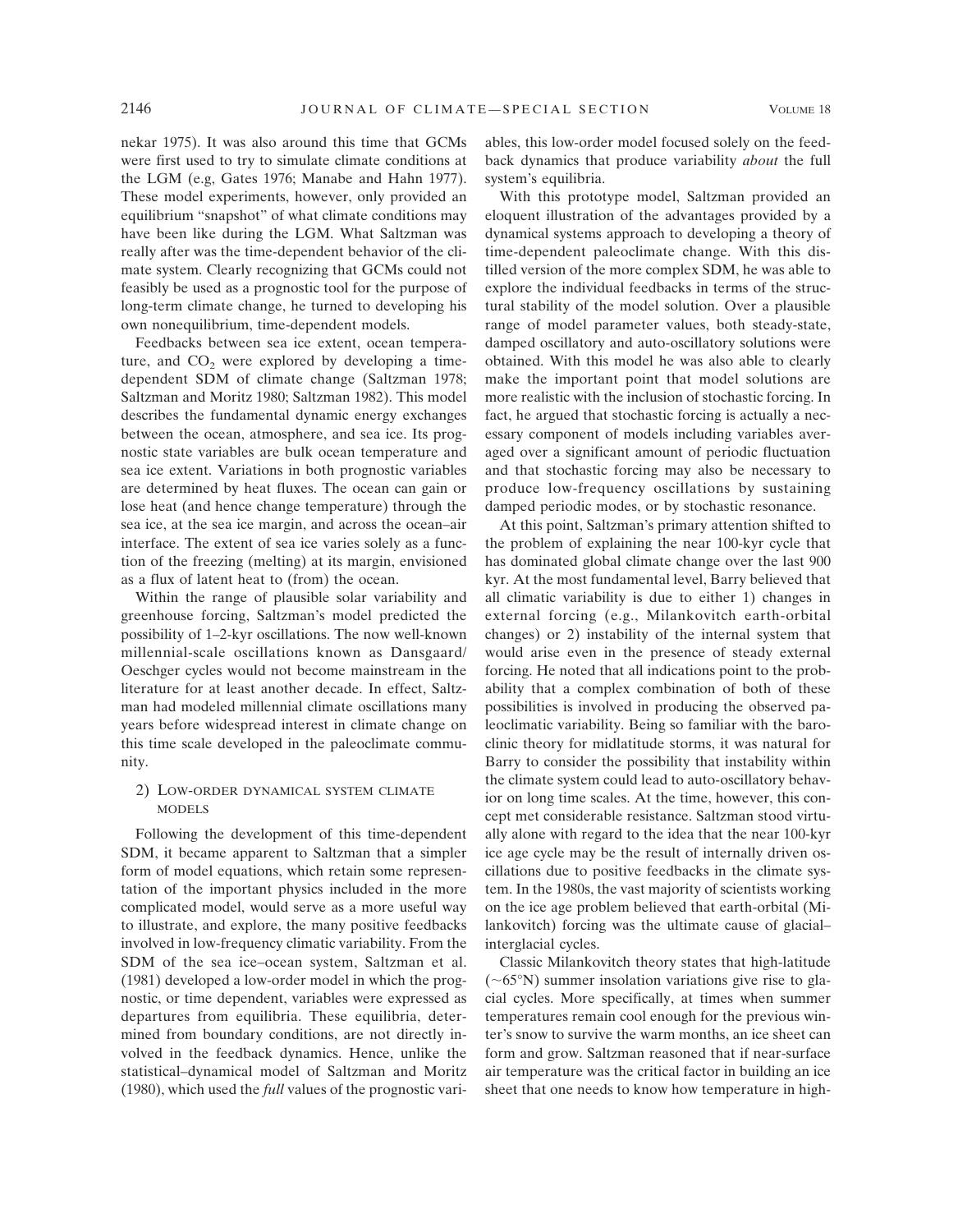latitude regions is related to insolation, along with greenhouse forcing, ocean temperature, and the ice sheets themselves. His models included time dependence of global ice volume as a function not only of insolation, but also of these other relevant climate variables. The challenge to Saltzman was to discover laws that govern the time-dependent evolution of global ice volume over the past few million years. He cast these governing laws as a set of equations forming a closed system in which the long-term changes in global climate are projected onto the dynamical behavior of only a few prognostic variables to which the fast-response variables governed by a GCM are equilibrated. This system constitutes what Saltzman called a "paleoclimate dynamics model" (PDM).

During his last twenty years, Saltzman made significant progress toward meeting this challenge. In this body of his work, he clearly articulated the need for using an inductive approach. The reason for this is that the fluxes of energy involved in climate change on long time scales were so small. For example, the amount of energy required to melt the great Northern Hemisphere ice sheets of the last glacial maximum was only on the order of  $10^{-1}$  W m<sup>-2</sup>. Likewise, the energy flux involved in observed glacial–interglacial change in deep ocean temperature was also only on the order of  $10^{-1}$  $W \, \text{m}^{-2}$ . Guided by rapidly accumulating empirical evidence for paleoclimate change, Saltzman constantly refined his theory by including the climate system components implicated by the most up-to-date view of past climate conditions. He methodically explored those feedbacks likely to play an active role in paleoclimate change.

A brief summary of Saltzman's low-order PDMs begins with a modification to the Saltzman and Moritz (1980) model. Reinterpreting sea ice as floating marine ice (Saltzman et al. 1982), and subsequently the addition of a third variable, yielded a model solution with a much longer periodicity, closer to 100 kyr (Saltzman et al. 1984b). With subsequent modifications, this model was used to explore potential climate instability due to marine ice sheets, as proposed by Denton and Hughes (1981). The cryosphere was split into continental ice sheets and marine ice sheets and dynamically linked with the deep ocean in a three-component PDM that exhibited near 100-kyr free oscillations generated by feedbacks within the climate system (Saltzman and Sutera 1984). That earth-orbital forcing was a necessary condition for ice age cycles to occur was an unanswered question that never left Barry's mind. He did, however, always believe that such forcing was important in that it served to phase lock the solution. Using this model,

Saltzman et al. (1984a) clearly illustrated the "pacemaker" role of external forcing.

Well into the late 1980s, Barry Saltzman led the revival of the theory that variations of atmospheric  $CO<sub>2</sub>$ are a significant driver of long-term climate change. He clearly recognized the importance of greenhouse forcing prior to the time when direct evidence for variations of  $CO<sub>2</sub>$  (and  $CH<sub>4</sub>$ ) became available from ice core records. As a true scholar, Salzman remained keenly aware of the historical ideas put forth concerning the impact of  $CO<sub>2</sub>$  on climate (e.g., Arrhenius 1896; Callendar 1938; Plass 1956). Further development of his dynamical-systems approach led to the explicit inclusion of atmospheric  $CO<sub>2</sub>$  as a prognostic variable (Saltzman 1987, 1988). The idea that there were potentially many positive feedbacks within the carbon cycle was discussed in detail by Saltzman and Maasch (1988a). This model produced an asymmetric, saw-toothed near 100-kyr free solution, with a phase relationship between paleoclimate proxies for global ice mass and atmospheric  $CO<sub>2</sub>$  over the last 500 kyr, consistent with available paleoclimate records of these variables (Saltzman and Maasch 1988a,b). The idea that inclusion of a long-term tectonically forced decrease in atmospheric  $CO<sub>2</sub>$  can lead to a bifurcation of the system from a steady-state to a near 100-kyr auto-oscillation was illustrated by Maasch and Saltzman (1990) and Saltzman and Maasch (1990, 1991).

While the carbon cycle instability continued to play a significant part in Saltzman's ice age theory, he also considered the possibility that other instabilities may also contribute to observed climate variability. Throughout the 1990s, he methodically explored the potential impact of an active cryosphere in the ongoing refinement of his theory. Along with Mikhail Verbitsky, he added bedrock depression as a prognostic variable to his PDM (Saltzman and Verbitsky 1992, 1993). In addition to the possibility for a near 100-kyr cycle, still driven by the carbon cycle instability, this model also included a possible solution with a near 40 kyr periodicity driven by a conditional instability due to an ice calving mechanism during times when large ice sheets are present.

Following up on paleoclimatically important aspects such as an active cryosphere, and possible instabilities within this component of the climate system, Saltzman and Verbitsky systematically explored the theoretical aspects of the millennial-scale variations known as Heinrich events. Occurring only during glacial times, Heinrich events (or oscillations) are roughly spaced at between 5 and 12 kyr. As many paleoclimatologists do, Saltzman considered it likely that the internal physical behavior of ice sheets is a significant driving mechanism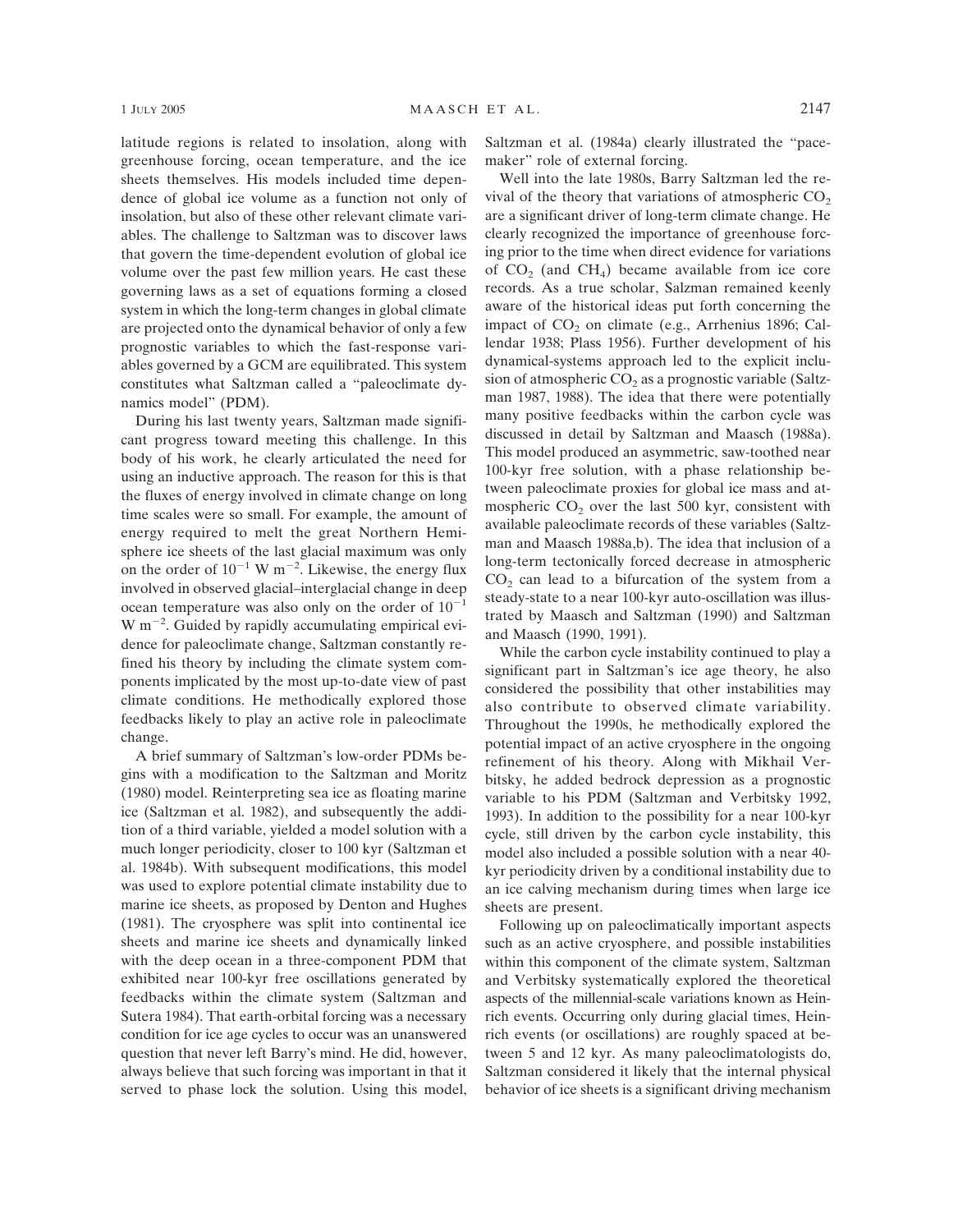for Heinrich oscillations. In essence, when basal temperature reaches the pressure melting point, a layer of liquid water forms that can lead to sliding or surging at the periphery of an ice sheet, usually in the form of ice streams. Using a scale analysis, Verbitsky and Saltzman (1994) found that basal temperature is controlled by the geothermal flux, basal boundary friction, and internal advection of cold upper-surface ice to the basal boundary layer.

With their dynamical model based on the fundamental thermo-mechanical properties of an ice sheet, Verbitsky and Saltzman (1995) and Saltzman and Verbitsky (1996) illustrated the essential physical processes governing coupled variations of ice volume, basal water amount, and the surge of ice, clearly exposing the key free parameters likely to be involved in Heinrich oscillations. The instability leading to auto-oscillatory behavior of ice sheets is regulated by both cold advection from the upper ice surface along with the much weaker influence of geothermal heating.

#### 3) GENERAL CIRCULATION MODELS

After having developed by midcareer a reputation as a "critic" of GCMs (a tag he never liked as he felt he was only trying to better define what they could and *could not* do), by the end of his career Saltzman was known as a leading worker (and proponent) in their use for problems of paleoclimate. Most of this work was done with his then Ph.D. student Bob Oglesby, to whom Saltzman gave as a specific charge the task of learning how to use these models. They subsequently worked together to apply GCMs to numerous problems of paleoclimate. Some of these involved processes relevant to the climate of a particular past time period. For example, Oglesby et al. (1989) and Maasch and Oglesby (1990) evaluated the role of cooling of the Gulf of Mexico during deglaciation. Most of their studies, however, involved evaluating the *fast components* in Saltzman's theories of climate change, notably atmospheric carbon dioxide and solar luminosity (Oglesby and Saltzman 1990b, 1992; Marshall et al. 1994). A key feature of these studies was investigation of model sensitivity to a wide range of parameter values, as opposed to exhaustive study of model response to a single change (e.g., evaluating the response of systematic carbon dioxide variations from 100 to 1000 ppm rather than just the more conventional doubling of carbon dioxide). Because Saltzman envisioned these models as providing stationary (i.e., equilibrium) parameters in a theory of climatic change, he was also very interested in the sensitivity of the GCM to its initial state. In other words, he wanted to know if they could be used to

obtain a well-defined equilibrium (Oglesby et al. 1997; Saltzman et al. 1997).

#### **4. Summary**

The list of Barry Saltzman's contributions is long. One way to summarize them is in terms of his publications. Barry had a significant impact on many important aspects of the fields of meteorology, climatology, and paleoclimatology. This impact may be quantified by examining the number of citations of his work (as shown in Fig. 1). He produced a steady stream of papers across almost five decades. Some of the more outstanding honors bestowed upon Barry Saltzman include membership in Phi Beta Kappa, being a Fellow of the American Meteorological Society, being a Fellow of the American Association for the Advancement of Science, being elected to membership in the Academy of Sciences of Lisbon (Portugal), and serving numerous editorships on prestigious scientific journals and on numerous visiting and advisory committees. Saltzman was also awarded the Carl-Gustaf Rossby Medal in 1998 by the American Meteorological Society (the highest honor bestowed by the AMS).

*Acknowledgments.* The authors would like to thank Anthony R. Hansen and Michael E. Mann for sharing their knowledge of Saltzman's work and its influences.

#### **REFERENCES**

- Arrhenius, S., 1896: On the influence of carbonic acid in the air upon the temperature of the ground. *Philos. Mag.,* **41,** 237– 276.
- Baer, F., 1972: An alternate scale representation of atmospheric energy spectra. *J. Atmos. Sci.,* **29,** 649–664.
- Batchelor, G. K., 1953: *The Theory of Homogeneous Turbulence.* Cambridge University Press, 197 pp.
- Boer, G. J., 1994: Mean and transient spectral energy and enstrophy budgets. *J. Atmos. Sci.,* **51,** 1765–1779.
- Boussinesq, J., 1903: *Théorie Analytique de la Chaleur.* Vol. 2, Gauthier-Villars, 172 pp.
- Callendar, G., 1938: The artificial production of carbon dioxide and its influence on temperature. *Quart. J. Roy. Meteor. Soc.,* **64,** 223–237.
- CLIMAP, 1976: The surface of the ice-age earth. *Science,* **191,** 1131–1137.
- Denton, G., and T. J. Hughes, 1981: *The Last Great Ice Sheets.* John Wiley & Sons, 484 pp.
- Fjørtoft, R., 1953: On the changes in the spectral distribution of kinetic energy for two-dimensional, nondivergent flow. *Tellus,* **5,** 225–230.
- Fournier, A., 1995: Wavelet zonal spectral analysis of observed geopotential and winds: Scale-orthogonal decomposition of blocking patterns and local kinetic energy and enstrophy transfer between scales. *Eos, Trans. Amer. Geophys. Union,* **76** (Fall Meeting Suppl.), Abstract A41A-02.
- ——, 2003: Atmospheric energetics in the wavelet domain. Part II: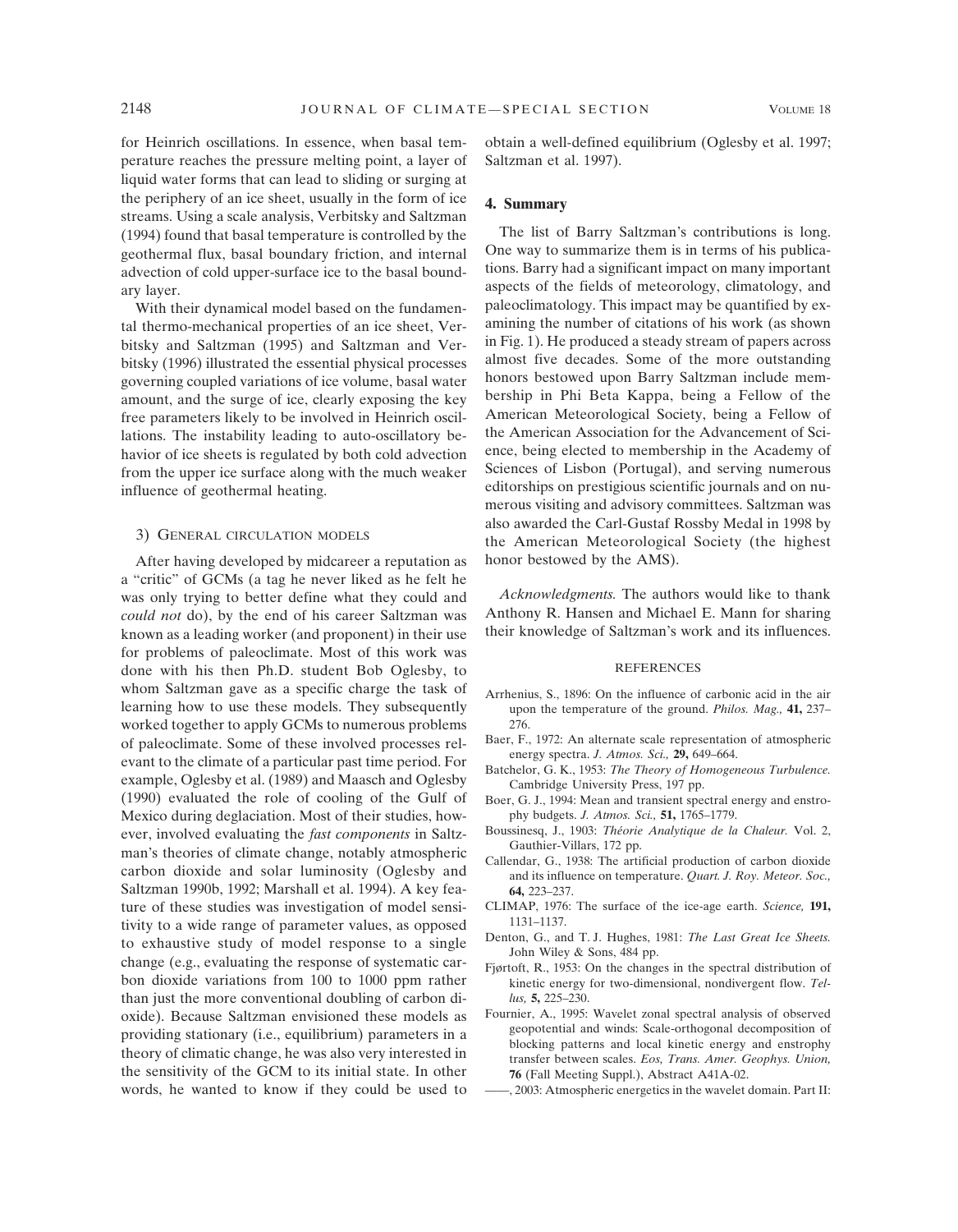Time-averaged observed atmospheric blocking. *J. Atmos. Sci.,* **60,** 319–338.

- ——, 2005: Instantaneous wavelet energetic transfers between atmospheric blocking and local eddies. *J. Climate,* **18,** 2151– 2171.
- Gates, W., 1976: Modeling the ice-age climate. *Science,* **191,** 1138– 1144.
- Hansen, A. R., and T.-C. Chen, 1982: A spectral energetics analysis of atmospheric blocking. *Mon. Wea. Rev.,* **110,** 1146–1165.
- -, and A. Sutera, 1984: A comparison of the spectral energy and enstrophy budgets of blocking versus nonblocking periods. *Tellus,* **36A,** 52–63.
- Hasegawa, A., and H. L. Tanaka, 2002: Local spectral energetics analysis of the formation of Pacific blocking anticyclones using an orthonormal wavelet expansion. *J. Meteor. Soc. Japan,* **80,** 645–667.
- Hu, H., R. J. Oglesby, and B. Saltzman, 2000: The relationship between atmospheric water vapor and temperature in simulations of climate change. *Geophys. Res. Lett.,* **27,** 3513–3516.
- ——, ——, and S. Marshall, 2005: The simulation of moisture processes in climate models and climate sensitivity. *J. Climate,* **18,** 2172–2193.
- Kanamitsu, M., T. N. Krishnamurti, and C. Depradine, 1972: On scale interactions in the tropics during northern summer. *J. Atmos. Sci.,* **29,** 698–706.
- Kolmogorov, A. N., 1941a: Dissipation of energy in locally isotropic turbulence. *Dokl. Akad. Nauk SSSR,* **32,** 16–18.
- ——, 1941b: The local structure of turbulence in incompressible viscous fluids for very large Reynolds number. *Dokl. Akad. Nauk SSSR,* **30,** 9–13.
- Lorenz, E. N., 1955: Available potential energy and the maintenance of the general circulation. *Tellus,* **7,** 157–167.
- ——, 1962: The statistical prediction of solutions of dynamic equations. *Proc. Int. Symp. on Numerical Weather Prediction,* Tokyo, Japan, Meteorological Society of Japan, 629–635*.*
- ——, 1963: Deterministic nonperiodic flow. *J. Atmos. Sci.,* **20,** 130–141.
- ——, 1993: *The Essence of Chaos.* University of Washington Press, 240 pp.
- Maasch, K., and R. Oglesby, 1990: Meltwater cooling of the Gulf of Mexico: A GCM simulation of climatic conditions at 12 ka. *Paleoceanography,* **5,** 977–996.
- and B. Saltzman, 1990: A low-order dynamical model of global climatic variability over the full Pleistocene. *J. Geophys. Res.,* **95,** 1955–1963.
- Manabe, S., and D. Hahn, 1977: Simulation of tropical climate of an ice age. *J. Geophys. Res.,* **82,** 3889–3911.
- Mann, M., 1998: A study of ocean–atmosphere interaction and low frequency variability of the climate system*.* Ph.D. thesis, Yale University, 283 pp.
- Marshall, S., R. Oglesby, J. Larson, and B. Saltzman, 1994: A comparison of GCM sensitivity to changes in  $CO<sub>2</sub>$  and solar luminosity. *Geophys. Res. Lett.,* **21,** 2487–2490.
- Oberbeck, A., 1879: Ueber die wärmeleitung der flüssigkeiten bei berücksichtigung der strömungen infolge von temperaturdifferenzen. *Ann. Phys. Chem. Neue Folge,* **7,** 271–292.
- Oglesby, R. J., and B. Saltzman, 1990a: Extending the EBM: The effect of deep ocean temperature on climate with applications to the Cretaceous. *Paleogeogr. Paleoclimatol. Paleoecol.,* **82,** 237–259.
- ——, and ——, 1990b: Sensitivity of the equilibrium surface temperature of a GCM to systematic changes in atmospheric carbon dioxide. *Geophys. Res. Lett.,* **17,** 1089–1092.
- ——, and ——, 1992: Equilibrium climate statistics of a general circulation model as a function of atmospheric carbon dioxide. Part I: Geographic distributions of primary variables. *J. Climate,* **5,** 66–92.
- -, and K. A. Maasch, 1989: Glacial meltwater cooling of the Gulf of Mexico: GCM implications for holocene and present-day climates. *Climate Dyn.,* **3,** 115–133.
- -, and H. Hu, 1997: Sensitivity of GCM simulations of paleoclimate to the initial state. *Paleoclimates,* **2,** 33–45.
- -, M. Y. Stephens, and B. Saltzman, 2005: The influence of ocean thermocline temperatures on the earth's surface climate. *J. Climate,* **18,** 2222–2246.
- Phillips, N., 1956: The general circulation of the atmosphere: A numerical experiment. *Quart. J. Roy. Meteor. Soc.,* **82,** 123– 164.
- Plass, G., 1956: The carbon dioxide theory of climatic change. *Tellus,* **8,** 140–154.
- Reynolds, O., 1894: On the dynamical theory of incompressible viscous fluids and the determination of the criterion. *Philos. Trans. Roy. Soc. London,* **136A,** 123–164.
- Saltzman, B., 1957: Equations governing the energetics of the larger scales of atmospheric turbulence in the domain of wave number. *J. Meteor.,* **14,** 513–523.
- ——, 1959: On the maintenance of the large-scale quasipermanent disturbances in the atmosphere. *Tellus,* **11,** 425– 431.
- ——, 1962: Finite amplitude free convection as an initial value problem—I. *J. Atmos. Sci.,* **19,** 329–341.
- ——, 1967: On the theory of the mean temperature of the earth's surface. *Tellus,* **19,** 219–229.
- -, 1970: Large-scale atmospheric energetics in the wavenumber domain. *Rev. Geophys. Space Phys.,* **8,** 289–302.
- ——, 1978: A survey of statistical–dynamical models of the terrestrial climate. *Advances in Geophysics,* Vol. 20, Academic Press, 183–304.
- ——, 1980: Parameterization of the vertical flux of latent heat at the earth's surface for use in statistical–dynamical climate models. *Arch. Meteor. Geophys. Bioklimatol.,* **29A,** 41–53.
- ——, 1982: Stochastically-driven climatic fluctuations in the seaice, ocean temperature, CO<sub>2</sub> feedback system. *Tellus*, 34, 97– 112.
- ——, 1983: Climatic systems analysis. *Advances in Geophysics,* Vol. 25, Academic Press, 173–233.
- $-$ , 1987: Carbon dioxide and the  $\delta^{18}$ O record of late-Quarternary climatic change: A global model. *Climate Dyn.,* **1,** 77–85.
- ——, 1988: Modelling the slow climatic attractor. *Physically-Based Modelling and Simulation of Climate and Climatic Change,* M. Schlesinger, Ed., Kluwer Academic, 737–754.
- ——, 1990: Three basic problems of paleoclimatic modeling: A personal perspective and review. *Climate Dyn.,* **5,** 67–78.
- ——, 2002: *Dynamical Paleoclimatology.* Academic Press, 354 pp.
- ——, and A. Vernekar, 1971a: An equilibrium solution for the axially symmetric component of the earth's macroclimate. *J. Geophys. Res.,* **76,** 1498–1524.
- ——, and ——, 1971b: Note on the effect of earth orbital radiation variations on climate. *J. Geophys. Res.,* **76,** 4195–4197.
- ——, and ——, 1972: Global equilibrium solutions for the zonally averaged macroclimate. *J. Geophys. Res.,* **77,** 3936–3945.
- ——, and ——, 1975: A solution for the northern hemisphere climatic zonation during a glacial maximum. *Quat. Res.,* **5,** 307–320.